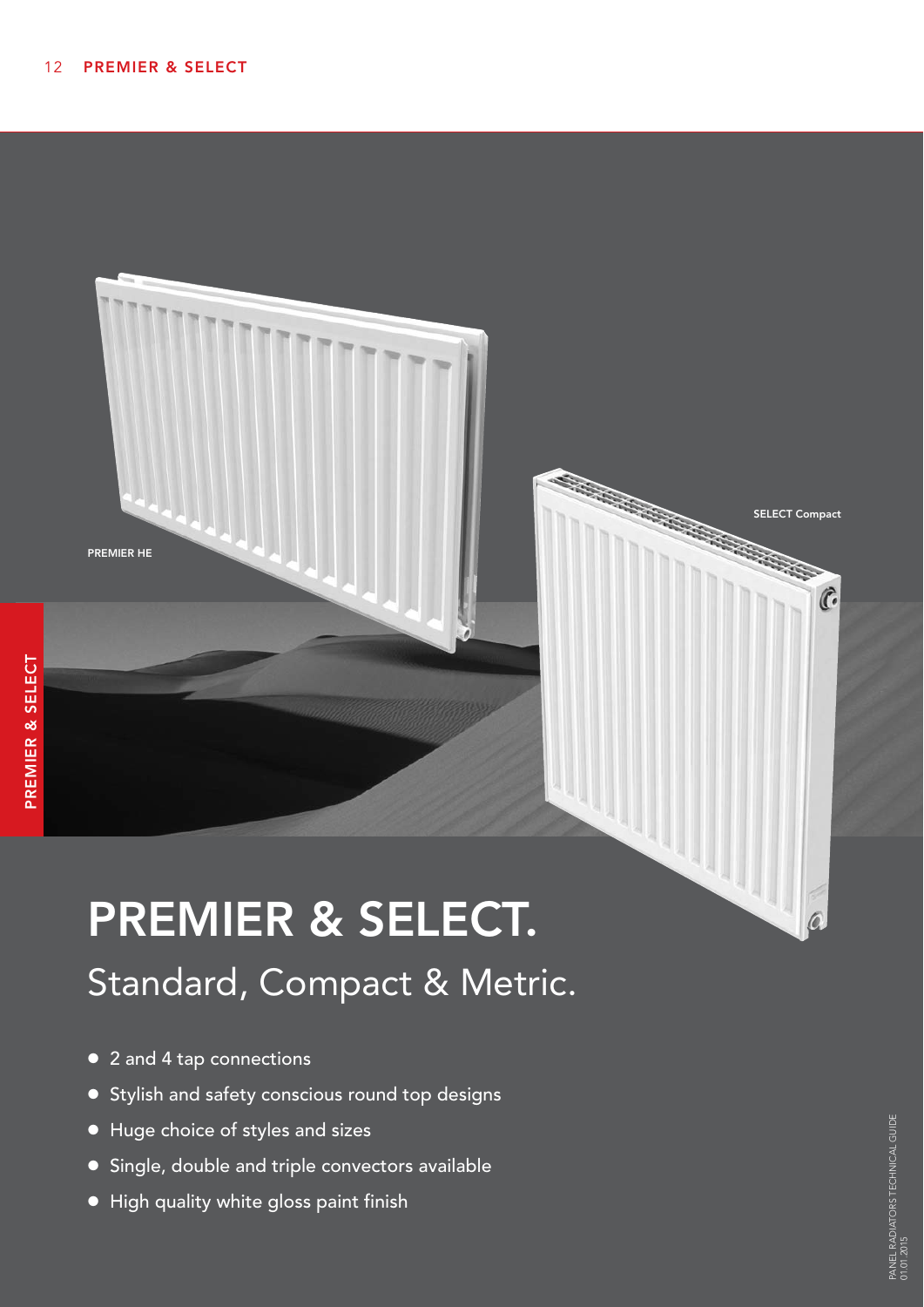#### General Specifications

#### Approval and Certification



All MYSON Panel radiators are manufactured and tested to BS EN 442. Every radiator carries the BS Kitemark which certifies independent approval of heat output and verifies production under a quality system to BS EN ISO 9001.

**ARRANT** 

All MYSON Panel radiators carry a ten year guarantee from date of manufacture against defects caused by faulty materials or manufacture.

#### Paint Finish

Every MYSON Panel radiator is de-greased, phosphated and primer coated.

An epoxy polyester finishing coat in white (RAL 9016) is applied to all front and rear surfaces allowing the radiator to be fitted without further painting.

#### Packaging

Every MYSON Panel radiator has plastic corner protection with durable cardboard edge packaging as well as being fully wrapped in strong polythene. Each radiator is clearly labelled with size and type, and packed with the appropriate number of brackets.

#### Fixings

All MYSON Panel radiators are supplied with concealed wall mounting brackets. The table of dimensions gives further details.

For the correct installation of radiators it is essential that the fixing of the radiator is carried out in such a way that it is suitable for intended use AND predictable misuse. A number of elements need to be taken into consideration including the fixing method used to secure the radiator to the wall, the type and condition of the wall itself, and any additional potential forces or weights that may happen to be applied to the radiator, prior to finalising installation. IN ALL CASES IT IS STRONGLY RECOMMENDED THAT A SUITABLY QUALIFIED PROFESSIONAL INSTALLER OR SIMILAR TRADESPERSON CARRIES OUT THE INSTALLATION.

PLEASE NOTE: The fixing materials provided are only intended for installation on walls made of solid wood, bricks, concrete or on timber-frame stud walls where the fixing is into the timber. All walls being considered should have no more than a maximum of 3mm wall finishing. For walls made of other materials, for example hollow bricks, please consult your installer and/or specialist supplier. ONCE AGAIN, IF YOU ARE UNSURE, IT IS STRONGLY RECOMMENDED THAT A SUITABLY QUALIFIED PROFESSIONAL INSTALLER OR SIMILAR TRADESPERSON CARRIES OUT THE INSTALLATION.

#### Accessories

#### Touch up Paint

A handy 12ml container of touch up paint with integral brush applicator in RAL 9016 is available on request.

#### Air Vent Key

An alloy key for bleeding and venting is available on request. Order Code: PREMRADKEY

#### Application

MYSON Panel radiators are for use on two pipe pumped indirect domestic and commercial central heating installations, with a maximum working temperature of 100°C. The system should be designed in accordance with BS EN 12828:2003 or BS EN 12831:2003 as appropriate, with particular care taken to avoid air entry or water discharge.

We do not recommend the use of single feed indirect cylinders, as the possibility of aeration due to water interchange may lead to corrosion.

The installation work must be carried out in accordance with recognised good practice, and precautions taken to avoid contamination which could lead to corrosion. If a corrosion inhibitor or other water treatment is to be used, the Manufacturer's Instructions must be strictly followed.

The recommendations of BS 7593, Code of Practice for treatment of water in domestic hot water central heating systems, should be followed where appropriate.

#### Safety Precautions

Radiators are hot when in use, and as such, present a risk of burns to users on prolonged contact. The temperature of a radiator is dependent on the temperature of the system water, as set by the system installer or user. Installers and users should ensure that those who may come into close proximity to hot radiators are aware of the risk of burns. Installers and users should take all necessary steps to minimise the risks of burns. If the risk is significant, consideration should be given to installing low surface temperature radiators, or to placing guards in front of the radiators.

#### Heat Output

Careful design of an optimum profile for the convector plate, and welding directly onto the wet and dry sections of the radiator, have combined to give high heat output per surface area of radiator.

The heat outputs shown in the table below are based on a mean water to air temperature difference of 50°C. When the difference is not  $50^{\circ}$ C, the output should be multiplied by the appropriate factor from within the table:

| Centigrade     | Factor | Fahrenheit     |
|----------------|--------|----------------|
| $20^{\circ}$ C | 0.30   | $36^{\circ}F$  |
| $25^{\circ}$ C | 0.41   | $45^{\circ}F$  |
| $30^{\circ}$ C | 0.51   | $54^{\circ}F$  |
| $35^{\circ}$ C | 0.63   | $63^{\circ}F$  |
| $40^{\circ}$ C | 0.75   | $72^{\circ}F$  |
| $45^{\circ}$ C | 0.87   | 81°F           |
| $50^{\circ}$ C | 1.00   | $90^{\circ}$ F |
| $55^{\circ}$ C | 1.13   | $99^{\circ}F$  |
| $60^{\circ}$ C | 1.27   | 108°F          |
| $65^{\circ}$ C | 1.41   | $117^{\circ}F$ |
| $70^{\circ}$ C | 1.55   | $126^{\circ}F$ |

#### Example:

| Heat emission required:                                | 2000 Watts       |
|--------------------------------------------------------|------------------|
| Room air temperature required:                         | $20^{\circ}$ C   |
| Mean water temperature in radiator:                    | $65^{\circ}$ C   |
| 1. Temperature difference = $65-20$                    | $= 45^{\circ}$ C |
| 2. From Factor Table 45°C gives a factor of:           | 0.87             |
| 3. Divide required heat emission<br>by factor $= 2000$ | $= 2298$ Watts   |

4. From selection tables choose any radiator rated at 2298 Watts or more.

0.87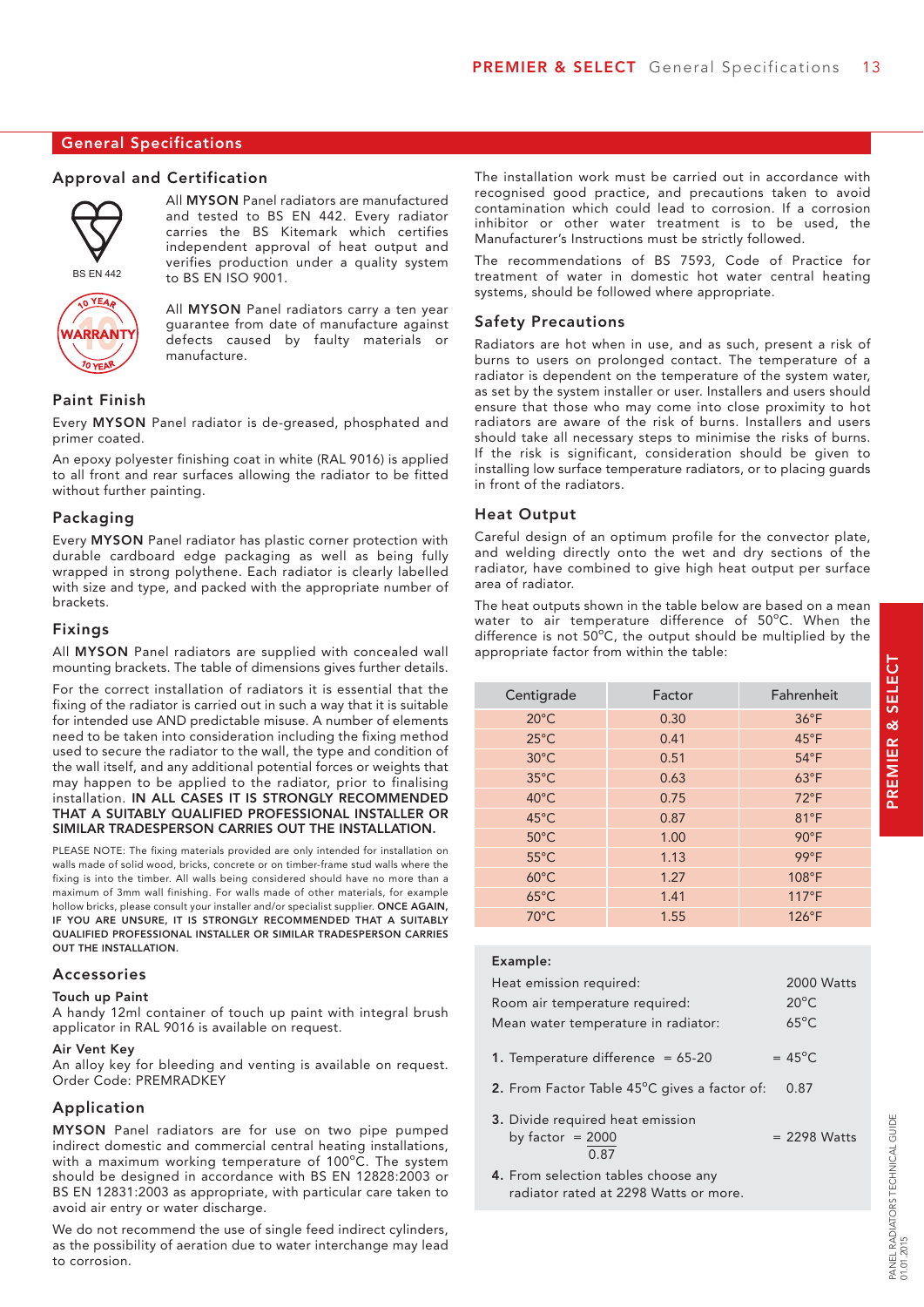

#### Mounting Positions, Dimensions and Wall Brackets



#### Bracket Positions and Dimensions



| Nominal        | C    |      | D     |      |
|----------------|------|------|-------|------|
| Height (in)    | (in) | (mm) | (in)  | (mm) |
| 12             | 11.8 | 300  | 2.75  | 70   |
| 15             | 15.4 | 390  | 3.03  | 77   |
| 21             | 20.9 | 530  | 5.91  | 150  |
| 27             | 27.2 | 690  | 12.20 | 310  |
| <b>Nominal</b> |      | E    |       |      |
| Length (in)    | (in) | (mm) |       |      |
| 77             | 34   | 864  |       |      |
| 79             | 35   | 889  |       |      |
| 85             | 38   | 965  |       |      |

\*Available for full range \*\*Available for selected sizes

6.65 170 6.93 177 9.81 250 16.10 410

when hanging with long leg.

249 ୍  $211$ 85

Wall

Type 11 (SC) radiators only. Short leg suitable for radiator Types 11, 21 & 22.

A B

31.5

(in) (mm) (in) (mm)

N/A N/A 13.2 335 18.7 475 25.0 635

Wall

 $\begin{array}{c} \hline \end{array}$ 

N.B. Radiators up to and including 69" long have two brackets. Radiators 77" and longer have three brackets. The position of the centre bracket is given in the above table.

#### Connections

All MYSON PREMIER HE radiators are fitted with 2 - 1/2 inch BSP connections. Selected sizes are available with 4 - 1/2 inch BSP connections, please refer to size guide, pages 20-21.

## Operating Presssures

Every MYSON PREMIER HE radiator is tested to a pressure of 7 bar (101.5 psi) and is suitable for a working pressure of up to 5.4 bar (78 psi).

## PREMIER HE PREMIER HE

#### Air Vents

An integral air vent is situated at the top right-hand corner of each panel.